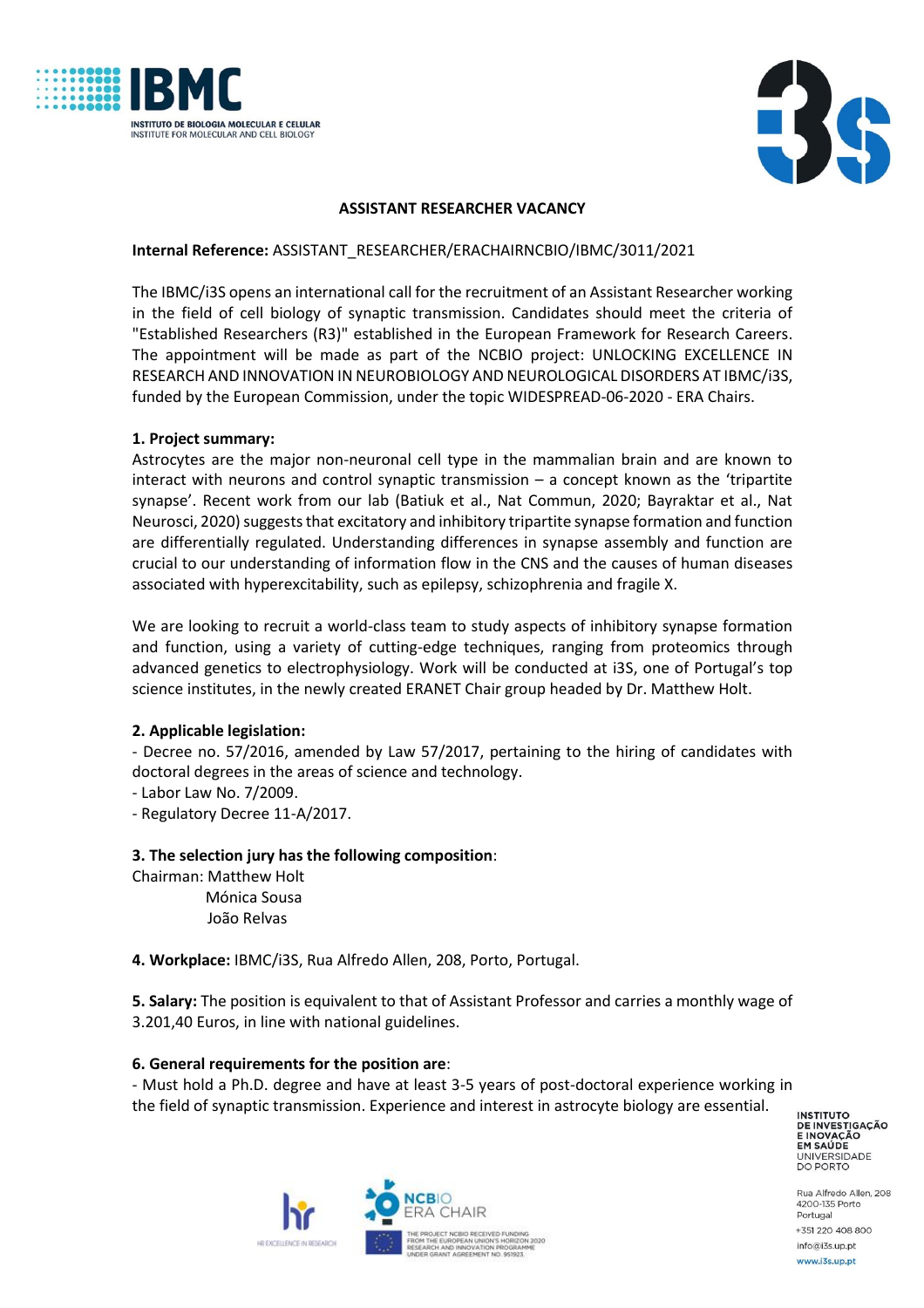



- Must have an established track record as demonstrated with high impact publications and conference presentations.

- Skilled in advanced molecular biology and protein biochemistry techniques (gene design and cloning, Western blot, immunohistochemistry, RNA isolation, RT-qPCR, transcriptomics, CRISPR-Cas9 systems, BioID, Split TurboID, immunoprecipitation, data analysis tools).

- Skilled in mouse work (*in utero* electroporation, mouse brain sectioning (vibratome and cryostat), stereotaxic injections, perfusion, preparation of acute brain slices and immunohistochemistry).

- Experience in tissue culture techniques: establishment and maintenance of cell lines, preparation of primary cortical neuronal and astrocyte cultures from mice, genetic manipulation (transfection/transduction).

- Knowledge of fluorescence microscopy (including live-imaging and confocal methodologies).

- Good communication and presentation skills, with proven ability to write and prepare research papers and grants.

- A team player with the ability to organize and lead/direct a research team, including students and technicians.

- Fluent in written and spoken English.

If the doctorate degree was awarded by a foreign higher education institution, it must comply with the provisions of Decree-Law No. 66/2018, of August 16th, and any formalities established therein must be fulfilled.

## **7. The selection will be made through the evaluation of the following criteria:**

• Track record of significant achievements (publications and invited presentations) in the field of neural cell biology and synaptic transmission (25%).

• Experience with relevant scientific techniques (25%).

- Track-record in securing and managing funding (15%).
- Experience in leading research teams and commitment to professional development of mentees (15%).
- Experience in outreach activities (5%).
- Letter of motivation (5%).

**8.** Candidates achieving a score of 80% or more on initial review with be short-listed for interview (10%) and/or a seminar.

**9.** The final classification system for candidates is expressed on a scale from 0 to 100. Each member of the jury will rank candidates based on the selection criteria and a consensus list will be drawn up of candidate rankings.

Minutes of the proceedings, including the individual rankings of jury members, will be recorded and made available to candidates when requested.

**10.** The final decision of the jury will be ratified by the managing director of the institute, prior **INSTITUTO** to final appointment.



Rua Alfredo Allen, 208 4200-135 Porto Portugal +351 220 408 800 info@i3s.up.pt www.i3s.up.pt